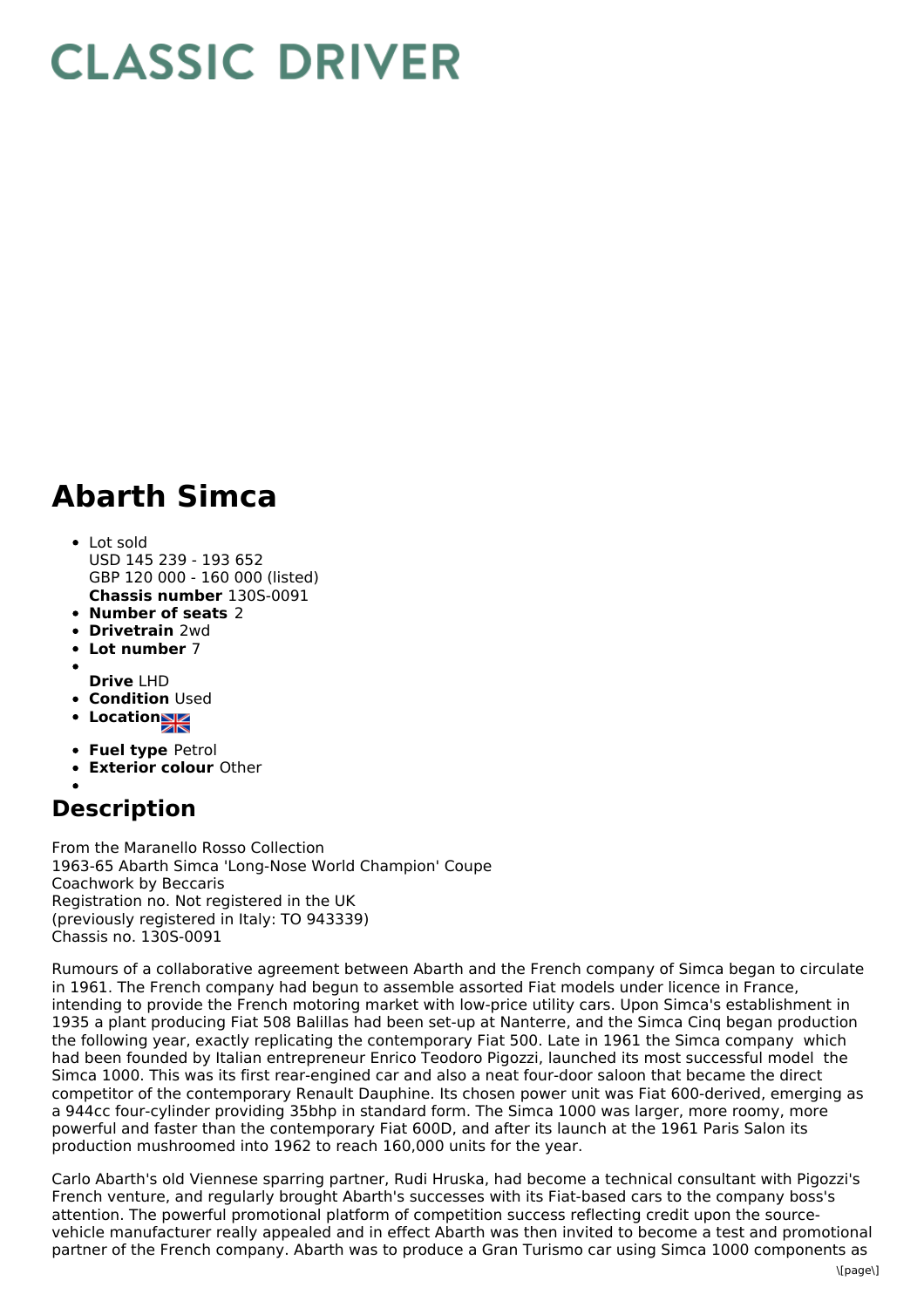its base, and hence the 'Simca Abarth' or 'Abarth Simca' the terms are interchangeable - 1300 emerged.

Carlo Abarth's team designed a completely new engine for the new venture, using the tried and tested broad architecture of the twin-cam 1000 Bialbero -bore and stroke dimensions of 76mm x 71mm to displace 1,288cc, compression ratio cited as 10.4:1 and induction via two large twin-choke Weber 45DCOE carburettors. The twin overhead-camshaft head disposed its two valves per cylinder at an included angle of 80-degrees. The new model's floor pan, transmission, steering and suspension were drawn from Simca 1000 production, while the body matched the latest Fiat Abarth Coupe configuration.

The Simca Abarth 1300 was launched in February 1962 at a list price of Lire 3,300,000. Pending its homologation by the FIA as a Gran Turismo the Simca Abarth 1300s contested the sports category and immediately became dominant within its International category. The model's early victories particularly in hill-climbs persuaded Carlo Abarth to invest in further development of the Simca-based theme. In February 1963 the Geneva Salon saw the Simca Abarth 1600 launched with a completely in-house Abarth 1591cc engine with 68.5mm cylinder bore, five-main bearing crankshaft, and for the first time in Abarth history twin-plug per cylinder ignition sparked by two distributors driven off the forward ends of the overhung rear mounted power unit. Technical Director Mario Colucci provided the car with an upturned tail extremity to the engine cover, creating a spoiler device far more subtle in appearance than Ferrari's contemporary finest on the 250 GTO.

The Simca Abarth 1300s proved capable of running rings around the rival Alfa Romeo Giulietta during the 1962 season, and the 1600 with 138bhp at 7,800rpm and with Girling disc brakes all round was capable of 240km/h 149mph. These were rocket ships, indeed.

But still there was a further step that the Simca Abarth series would take. Abarth's 1963 racing record included a staggering 535 victories, of which 90 were scored alone by the Simca Abarth 1300s such as this absolutely outstanding example now offered here.

Based on gossip circulating during the closing months of 1961, the media and enthusiast fraternity expected that Abarth would work upon the mechanics of the new rear-engined Simca 1000 saloon model and transform it simply into a sports car. However, the big surprise came in February, 1962, when the press were given a preview of the new Simca Abarth 1300, powered by a new twin-overhead camshaft engine internal code '230' which was clearly inspired in its general configuration by the new 1000 Bialbero (twin-cam) motor of the latest Fiat Abarths. The body design of the new Franco-Italian Gran Turismo Coupe was also influenced by the latest small-capacity GTs styled in-house by Mario Colucci at Abarth's famous Corso Marche factory, and built "just around the corner" there by Odoardo Beccari's specialist carrozzeria.

The new model's wheelbase length of 2090mm also lent itself to a more graceful, better-proportioned and elegant appearance compared to the Fiat 600-based sister GT car's 2000mm length.

Carlo Abarth personally invested considerable resources and enthusiasm in the 1300 Coupe, which according to marque historian Luciano Greggio "...plugged a gap beyond the 1-litre capacity in the range of cars he produced".

With bore and stroke dimensions of 76mm x 71mm, the new 1300's swept volume was listed as 1288cc, standard compression ratio 10.4:1, and with two valves per cylinder the unit breathed through two twinchoke Weber 45DCOE carburettors. It had dry-sump lubrication and a rev limit of 7,200rpm, and its claimed power output was 125bhp at 6,000rpm. With its floor-pan, transmission, steering and suspension all derived from the Simca 1000. Weighing-in at barely 630kg 1,388lbs the new model was capable of 230km/h 142mph. Its list price upon introduction in February 1962 was Lire 3,300,000 and in both International and national competition it instantly became the 1300cc class car to beat...

From the 1300 model grew the 1600 and ultimately the 2000GT model. All shared externally quite similar bodywork and the cars absolutely proliferated most notably in European and American competition during the early-to-mid 1960s.

The car offered here is individually one of the most original, least adulterated and most desirable of all the many Abarth models which graced the magnificent Maranello Rosso Collection's marque-tribute display at Falciano, San Marino, until this past summer. The car has a Conrero tuning and racing team history, and it presents today as if it has only been taken from the race circuit within recent years.

An extensive documentation file accompanies the car, including the original Italian registration authority libretto for its Turin registration, 'TO 943339'. It is listed there as having been registered originally on April 19, 1963, that registration period extending until September 18, 1967, during which period one might suspect it was retained as a factory works team car.

It was then re-registered to SpA Autotecnica Conrero e C. on September 19, 1967, while the libretto also records an ownership change on March 17, 1973, to one Dario Cuppini of Turin. A separate Automobile Club d'Italia 'Foglio Complementare' continuation document has also survived in the file, inferring Conrero ownership from new on May 31, 1963, then transfer to Dario Cuppini in 1973, followed most significantly by